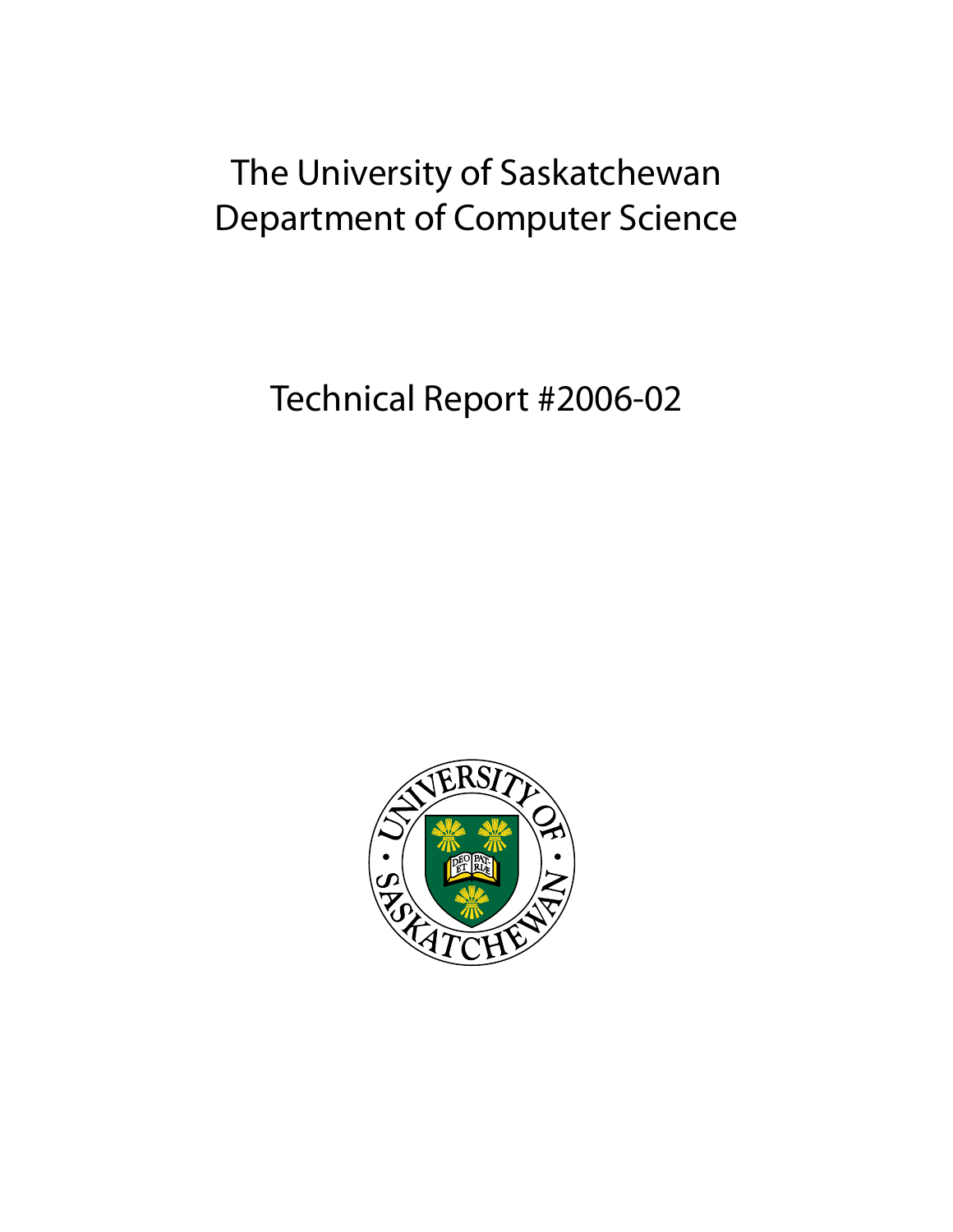# An Investigation of 3D Visual Metaphors for Software

Andrew Sutherland Software Research Lab Department of Computer Science University of Saskatchewan andrew.sutherland@usask.ca

April 6, 2005

# Abstract

Software visualization is an emerging field that is becoming of greater interest due to the increasing size and complexity of software. Three-dimensional visualization has the possibility of improving understanding and comprehension of software by providing a visual metaphor that more closely resembles the way human beings interact with real-world objects. An investigation into what kinds of visual metaphors support cognitive understanding of software is performed. Novel techniques for representing software in three dimensions are offered as supplements to existing implementations and ideas for future prototypes.

## 1 Introduction

When presented with a difficult problem involving relatively large amounts of data, it is human nature to externalize the problem by writing down facts and figures. Creating visual aids takes the burden of remembering large amounts of information and frees up mental power, allowing us to identify patterns and work out solutions to the problem more easily. Card et al. describe a visualization as serving two separate purposes: the first being to communicate the idea (which requires having an idea in the first place), and the second being able to create or discover new ideas; to use the special properties of visual perception to resolve logical problems [4].

Designing software is a complex process and the software itself is a complex artifact. Like any difficult or complex problem, understanding and working with a piece of software can be enhanced by using visual aids. Software visualization is an area of information visualization that focuses on visualizing the varying types of information associated with software design, development, and maintenance. The use of visualization helps developers and nondevelopers alike gain a better understanding of how software is built, executed, debugged, and changed over time.

In recent years, the capabilities of graphic processors have increased to impressive levels. Naturally, the visualization community has an interest in utilizing this new technology to create more interesting and useful visualization applications. However, it is not immediately clear how to harness this new technology in order to create not only an aesthetically pleasing visualization, but an application that enhances some aspect of software engineering with the use of visual aids. This paper defines an organization of the various techniques currently used to visualize software. A number of problems are identified with current visualizations, and three-dimensional visualization is offered as a viable solution.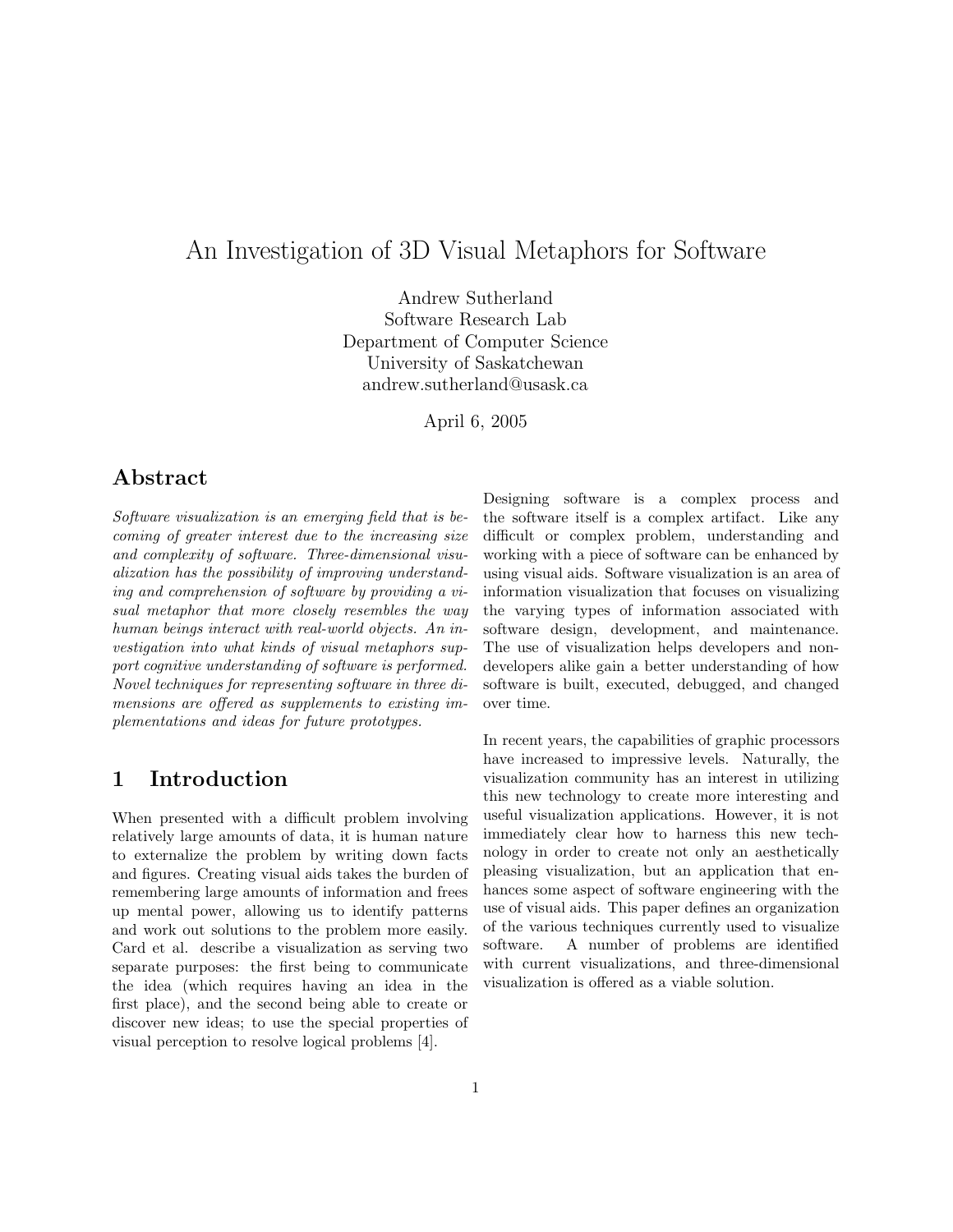# 2 Related Work

Given that the necessary technology is becoming more available, it seems logical to extend visualizations to take advantage of the third dimension. There is no doubt that three-dimensional visual representations are more exciting and engaging than flat representations, but it is an open question under what conditions 3D visualizations are better than their 2D counterparts [4]. 3D poses much greater implementation challenges as it introduces additional parameters to the visualization such as lighting, texture, and additional degrees of freedom for movement. There is also a need for more processing power and specialized hardware when using 3D although this is becoming less of a disadvantage as more powerful technology is quickly becoming more available. Thus, the question becomes how much of an advantage is gained by involving the third dimension and is it worth the tradeoff of increased complexity?

There have been a number of studies that give encouraging results in favour of the use of a third dimension in visualization. Tavanti and Lind [13] performed an experiment with spatial memory using 2D and 3D displays, which was later extended and repeated by Andy Cockburn [5]. The experiment involved subjects recalling the locations of letters of the alphabet that were hidden behind squares placed on a flat surface (for 2D) and on a landscape (for 3D). Their results indicated that using a 3D display better supported the ability of the subject to recall the placement of the letters and they claim it supports the notion that user interface performance can be improved by incorporating perspective effects.

Irani et al. [9] investigated recent research on human perception and made use of structured object recognition theory to define a syntax for mapping informational objects such as software components and relationships to three-dimensional graphical objects. Structure-based recognition theory states that when a structure is viewed, the human perception system breaks the structure down into primitive shapes such as cones, cubes, lines,

etc. Irani claims that if informational structures can be mapped into structured objects built from these primitive shapes, then the structure of the information will be automatically extracted as a part of normal human perception. The syntax they derived involves a number of simple 3D shapes along with a ruleset that defines how the shapes can be arranged to create various structures. The best way to represent a particular aspect of software (for example, a dependency between classes) was determined by performing experiments where the subject would choose the best representation from a variety of compositions. Figure 1 shows an example of a selection of compositions that could be used to represent class dependency. Overall, the most popular choice in this case was Composition C.



Figure 1: Perceptual Syntax for Class Dependency

Similar experiments were performed for representations of relationship strength, multiplicity, aggregation, and generalization. After determining what representations were most accurately perceived, a UML diagram was converted to a 3D representation using the derived syntax. Both the regular UML diagrams and their 3D derivations were presented to a classroom setting of students with no experience in UML, and questions were asked to see what representations best portrayed the relationships between components. The results obtained indicated that there were 5 times as many errors when using the UML diagrams as with the 3D diagrams. Irani claims these results favour the use of structured 3D representations for visualizing the structure of software.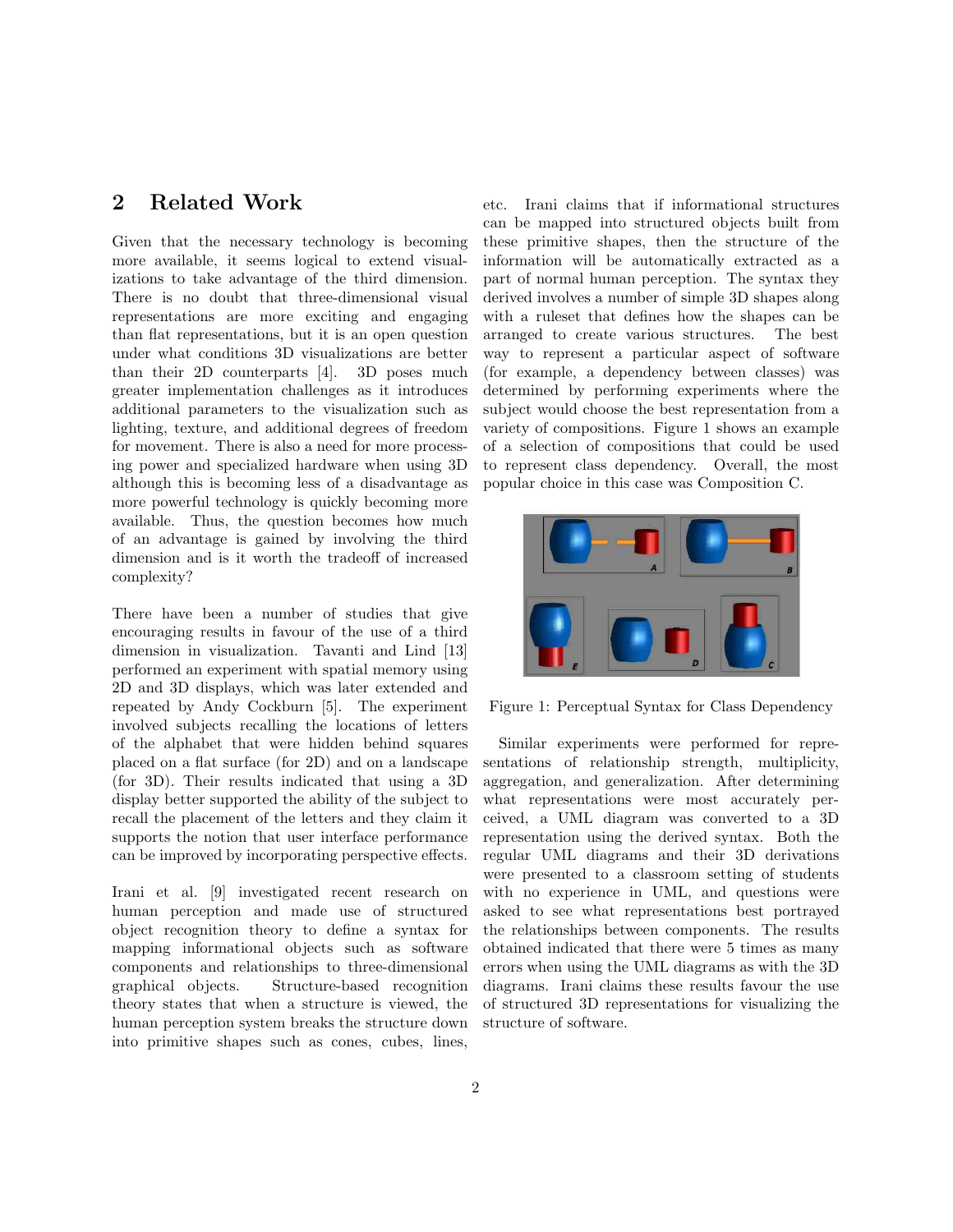While the preceding studies present encouraging results for the use of three dimensions in visualization, there still remains much investigation to be done on how best to exploit the additional dimension to encode information. Work on this area has been limited, especially in the application of 3D graphics for visualizing software.

# 3 Creating an Effective Visualization

To investigate how 3D visualization can be used to improve understanding of software, it is necessary to explore the various visualization techniques already in use and determine the types of metaphors that represent software in a manner that encourage better understanding. A classification of visualizations for software was determined. Along with determining what representations are worthwhile, it is important to determine some of drawbacks or problems that visualizations tend to suffer from.

#### 3.1 Visual Metaphors

Card et al. state that before understanding the intuition behind visualization, it is useful to gain an appreciation for the important role of the external world in thought and reasoning. To gain this appreciation, the mapping between real world entities and visual representations is defined as a visual metaphor. Averbukh states that a visual metaphor is a mapping that provides correspondence between notions and objects of the modeled application domain and a system of similarities and analogies [1]. Bosch et al. take a more specific approach when defining a visual metaphor. They claim that metaphors create the visual representations for sets of data (e.g. a table) by using primitives, which in turn create the visual representations for the individual pieces of data (e.g. data tuples) [3]. For the purposes of this paper, a visual metaphor is defined as the transformation of non-physical artifacts and metrics to viewable entities with colour, shape, and other visual characteristics. Lanza's work on software evolution matrices is a good example of how software metrics can be mapped to visual attributes [10]. Metrics such as number of methods, number of instance variables, or lines of code are used to determine height and width of a rectangle representing a system component. The same component is mapped to a rectangle for multiple versions of the system, each rectangle having a different height and width, depending on the value of the metrics. When the rectangles are placed in sequential order, an idea is obtained of how the metrics for that component change over time.

Some visual metaphors work better than others. This is because the human mind is attuned to interpret certain visuals in certain ways. Finding visual metaphors that are intuitive to human understanding is a difficult task.

#### 3.2 Visual Metaphors for Software

There are a number of different metaphors for visualizing software. A categorization of visual metaphors was determined in order to better understand what types of visualization techniques work better for visualizing certain aspects of software development. The classification resulted in 3 categories. Firstly, there are visual metaphors that map individual lines of code and their attributes to visual primitives. Visual metaphors based on this idea can be categorized as being Code-level Metaphors. Many visualization fall into the category Structural metaphors, which map the logical structure of a software system to visual primitives. Lastly, visualizations representing some temporal component of software (such as software evolution or run-time execution) can be categorized as Temporal Metaphors.

#### 3.2.1 Code-level Metaphors

Visualizations in this category operate on individual lines of code. The purpose of these types of visualizations is to glean information such as how files are organized in a system, the age of particular pieces of the system, and the developers responsible for writing certain pieces of code. SeeSoft [6] is the classic example of a software visualization of code.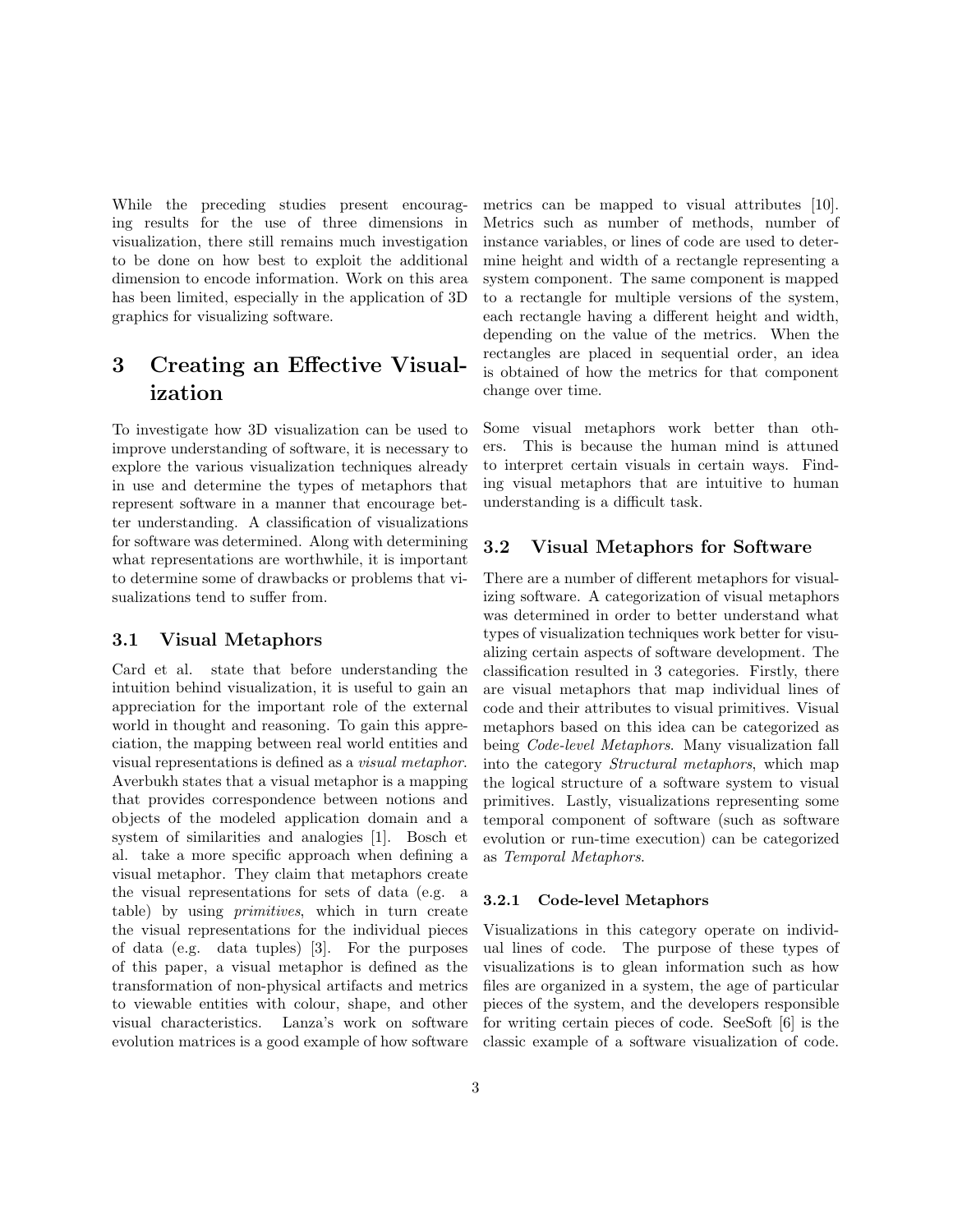Lines of code are mapped to individual lines that are coloured based on a determined attribute (relation to a system, type of statement, author, date written, etc.). Figure 2 shows the result of this mapping. The idea of using colour to represent various types of a similar element is a central theme in many software visualizations.



Figure 2: SeeSoft software visualization

Griswold et al [8] use a visualization called Aspect Browser that is based on the same metaphor that SeeSoft uses but have added in an additional Map Metaphor. Aspect Browser supports the Map Metaphor with features such as indexing, a cursor indicating where you are looking in the actual source, zooming, magnification, and folding to reduce the size taken up by non-interesting portions of the visualization. These features preserve screen-space and allow for greater scalability.

#### 3.2.2 Structural Metaphors

An alternative to viewing low-level code is to extract and visualize the logical structure of the software. Reverse-engineering techniques are used to perform the extraction of a fact base containing information about the components of the system and the relationships between the components. Visualizing such a structure can give insights into the design of a system and aid in decision making when performing maintenance changes.

These types of visualizations are particularly effective at representing object-oriented systems, as the concept of entities or objects is easy to map to a visual representation.

SHriMP (Simple Hierarchical Multi-Perspective) Views [12] is a visualization environment that was designed to enhance how users explore complex information spaces. It was one of the first visualizations to use the concept of nested interchangeable views, which allow the user to view information at different levels of abstraction. If the user is interested in a particular subsystem being displayed, the node representing that subsystem can be selected and the perspective will narrow down onto the subsystem, revealing additional details that are of interest to the user (such as the classes comprising that subsystem) and hiding extraneous details (such as the other subsystems).

#### 3.2.3 Temporal Metaphors

Visualizing the structure of a piece of software may provide understanding of the system at that particular moment, but sometimes it may be desirable to understand how software changes over a longer period of time. Software evolution is defined as the intrinsic need for continuing maintenance and development of software used to address an application or solve a problem in the real world domain [11]. That is, software must change in order to retain it's usefulness in the real world.

Wu et al. [14] have adapted sound spectrographs to visualize the evolution of software. A sound spectrograph is used to visually represent frequency content of sound and its variation over time. Software spectrographs are used to visually represent how the various components of the system change over versions. Colour is used to indicate the degree of change. Figure 3 displays an example of a software evolution spectrograph for the OpenSSH system.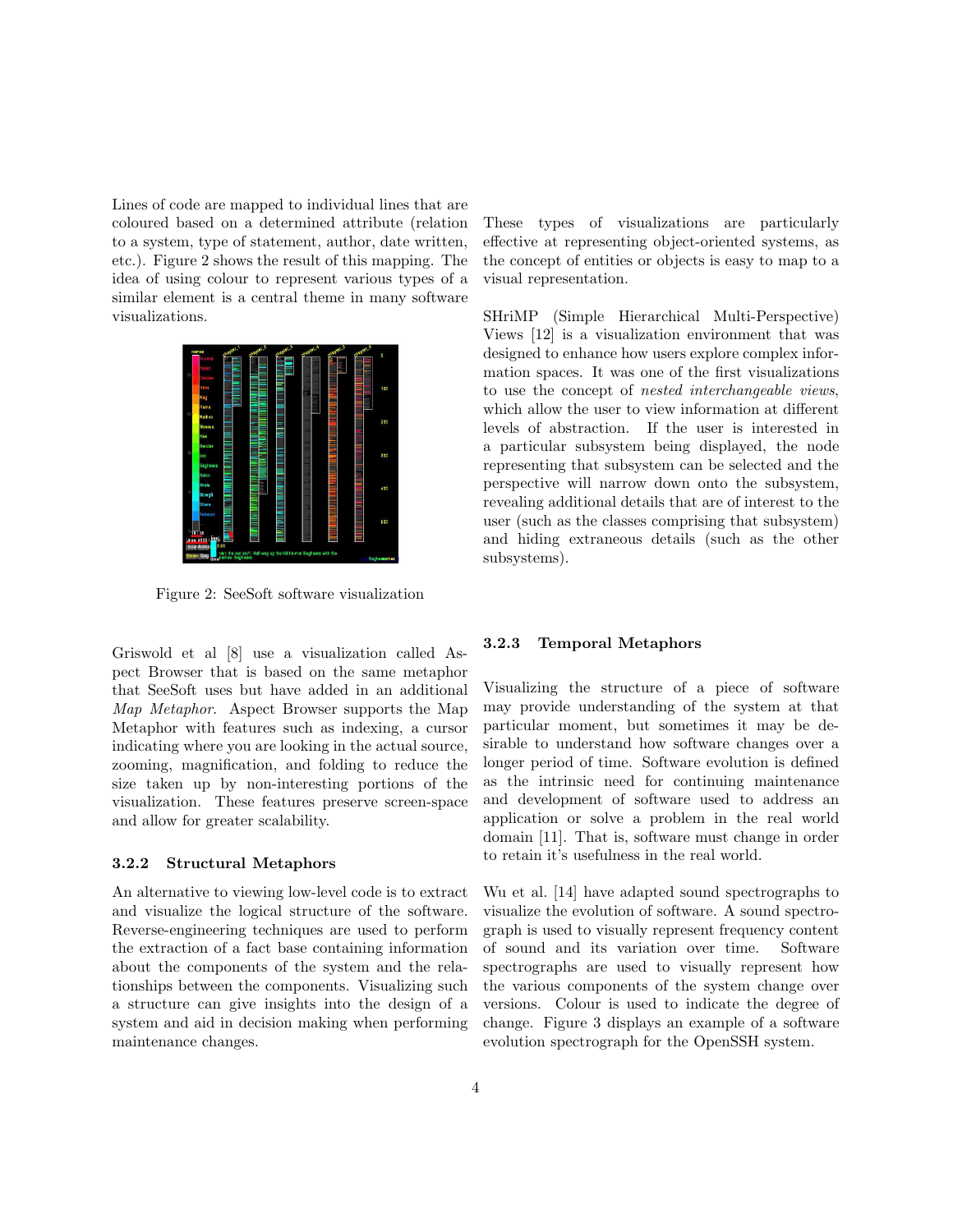

Figure 3: Evolution Spectrograph - Fan In of Changed Dependencies for OpenSSH

#### 3.2.4 Visualization Pitfalls

Visualization metaphors in all 3 categories tend to suffer from one or more of the following problems.

- Occlusion Refers to when objects overlap or obstruct one another. This problem is compounded if there are no features allowing the user to alter their viewpoint or change the orientation of the visualization.
- Lack of screen-space Graph-based visualizations and visualizations of large amounts of data often suffer from being unable to view a substantial part of the system in one screen, or objects become so densely packed that it is impossible to find specific elements.
- Lack of intuitive interaction Static visualizations may be suitable for specific tasks, but it is more desirable to have an application that can support a variety of tasks through the use of interaction techniques.
- Poor performance and/or lack of scalability It is common for applications to support visualization of a dataset of a specific size, but when the size of the dataset is larger than the target size, the application fails to maintain an interactive framerate due to the increased processing power required.

• Lack of integration with software development tools - Although not strictly a requirement, a visualization application is much more likely to be used when integrated with existing tools. For example if a software visualization for Java programs was implemented as an Eclipse plug-in, it would be much more accessible to software developers than if it was deployed as a stand-alone application.

These problems are additional constraints on the metaphor used for representing software visually. They must be taken into account in order to achieve an effective visualization. The use of threedimensions may alleviate some of these problems but may also exacerbate others.

# 4 Three-Dimensional Visualization Techniques

There are a number of techniques that support threedimensional visual metaphors for software. These techniques work towards eliminating some of the problems with current metaphors described in the preceding section.

#### 4.1 Transparency

As mentioned earlier, occlusion is a common problem found in visualizations, especially graph-based implementations. The use of a third dimension may even exacerbate the problem, by introducing perspective effects [4]. More distant objects grow smaller and may be more easily occluded by objects at the forefront. Appropriate use of transparency can effectively eliminate the problems of occlusion. By making an object translucent, the occluding object still has representation in the visualization and the occluded objects are also made visible. Transparency can also be used to preview the interior structure of objects in a hierarchical scheme. For example, by mousing over an object representing a class, the object could temporarily become less opaque, revealing the interior methods and fields of the class. The user could then decide if they want to explore this class based on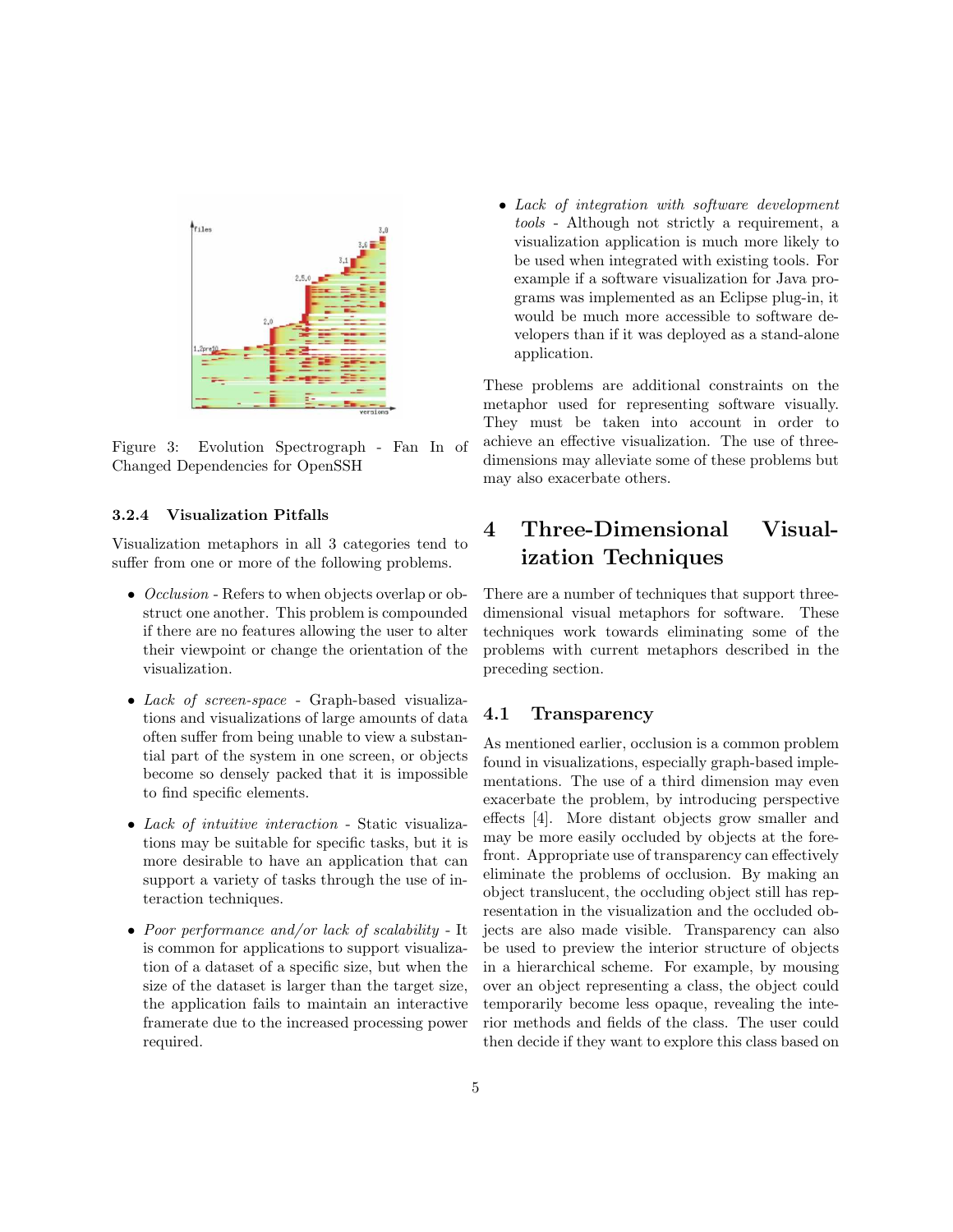their preview of the structure. This technique may aid in freeing up screen-space and aid in providing intuitive interaction techniques.

### 4.2 Immersion

Balzer et al. [2] suggest that a particularly intuitive visualization metaphor is the landscape metaphor for software visualization. The landscape metaphor is based on navigating through a virtual landscape that is based on the hierarchical structure of a software system. While it may not be useful to take the metaphor to the extremes of representing software components as landscape artifacts, the navigation techniques used in similar applications (such as video games), may be inducive to providing a familiar means for interacting with hierarchical data. For example, when a user selects a node representing a package in a Java program, instead of expanding the node to show the classes contained in the package, the user actually enters the node to view the interior structure. This better represents the relationship between package and class, and may also allow for the use of navigation mechanisms that are more similar to how a user would normally move through a 3D environment.

#### 4.3 Colour and Lighting

Many visualizations map some attribute of the visualized software to colour. Colour is often used to represent recent or sudden change, degree of faults or bugs, or relevancy to some task the user is performing. Wu's software spectrographs [14] are a good example of where colour is used to indicate punctuated change in the evolution of a software system. When working with three-dimensional visualization, it may be beneficial to take advantage of the lighting mechanisms that are used for applying shading to an object or lighting up particular areas of a scene. For example, if the user indicates they wish to view what classes would be affected by making a particular change to a method, the potentially affected classes could be coloured or lit dynamically depending on the user's choice. The brightness of the lighting could be mapped to how closely that class is coupled to that particular method - the more that particular change would affect the class, the brighter the effect should be.

#### 4.4 Animation

It is easy to become disoriented if a visualization of a graph or a diagram instantly changes arrangements. Change is more easily observed if the steps in between that sudden change are shown. Animation can aid in the transition from one visualization state to another. Software evolution visualization can be aided by using key-frame interpolation. Key-frame interpolation is often used in video games to animate characters using still poses or key-frames [7]. The character is animated by picking two key-frames and blending together each corresponding pair of vertex positions using weights. The weight of the blend is based on the passing of time between the two frames. The result is a smooth animation without the need to manually provide each intermediate frame. Visualizing software evolution often involves multiple versions of a software system. By using visualizations of these versions as key-frames, an animation of the evolution of the system could be viewed by interpolating the individual visualizations that correspond to versions.

### 5 Prototype

To test the proposed techniques, an experimental prototype was constructed. The prototype uses the source transformation language TXL to extract a fact base from a Java program. The fact base is then used as data in a graph-based visualization in OpenGL. Java packages, classes, methods, and fields are mapped to spheres. The colour of the sphere is determined by the type of entity (package, class, etc.), although in future prototypes, colour will likely be used to represent other software metrics. The prototype utilizes transparency in a fashion similar to what was described earlier. If a certain component is moused over, the component becomes transparent, showing the other components that would have otherwise been obstructed. Interaction techniques such as zooming and rotation were included to give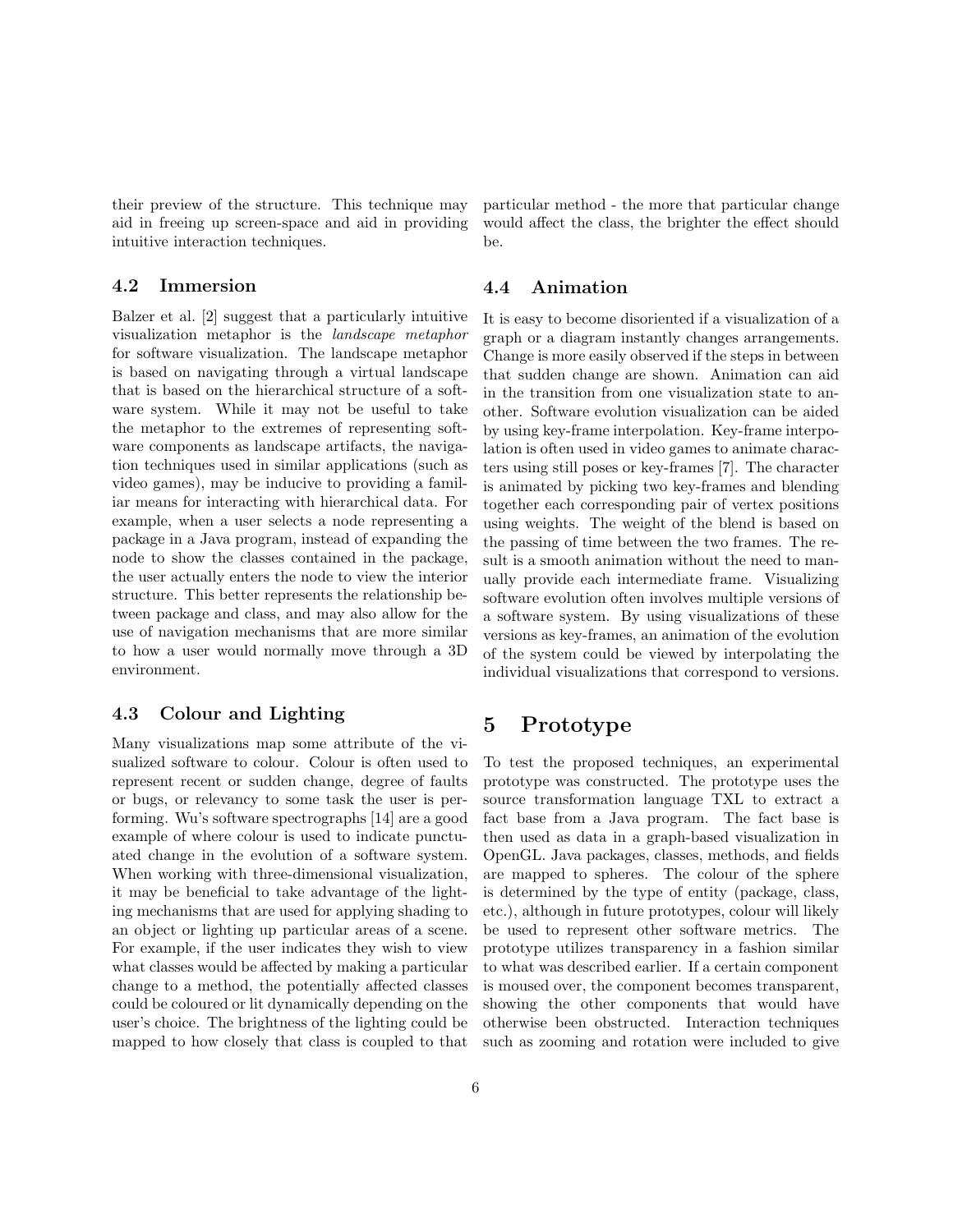

Figure 4: Transparency as a means for solving occlusion problems

the user the ability to arrange the visualization with the desired orientation. Clicking or picking an object (a Java class for example) will zoom the user into that class so that they can view the interior methods and fields of the class that was selected. Hierarchically organizing the data substantially frees up screen-space and makes the visualization simpler and easier to understand.

Relationships between classes and methods (method calls, inheritance, etc.) are mapped to lines between the related components. A clustering algorithm was used to arrange the components in a manner that reflected their logical coupling. Classes that were more closely coupled were positioned within closer proximity to one another than classes that were not as closely coupled. This feature was implemented with the idea that it would support the natural human tendency to group related objects. Animation was used to demonstrate how the structure of the program changed over several versions of the same program. When used in conjunction with the clustering algorithm, an idea of how coupling changed between components was observed and followed throughout versions. The prototype was shown to a class of software engineering graduate students at points throughout its development to measure the usefulness and effectiveness of visualizing software in three dimensions. The reactions of the observers was promising. Students expressed their interest in visualizing their own programs with the application. This provides further encouragement to explore



Figure 5: Positioning related objects in clusters

the use of three-dimensional visual metaphors for software.

### 6 Conclusion and Future Work

An introduction to software visualization was presented in the context of creating intuitive 3D visual metaphors to aid in software understanding. A number of problems were identified with current visual metaphors for software, and a number of techniques supporting the use of three-dimensional visualization were offered as possible alternatives. Possible avenues for further research include a more formal study of what arrangements of three-dimensional structures allow for improved understanding of software and creating additional prototypes to explore novel techniques for representing software visually. It is believed that there is a large potential for significantly aiding in development and maintenance of software through the use of well-designed visualization tools.